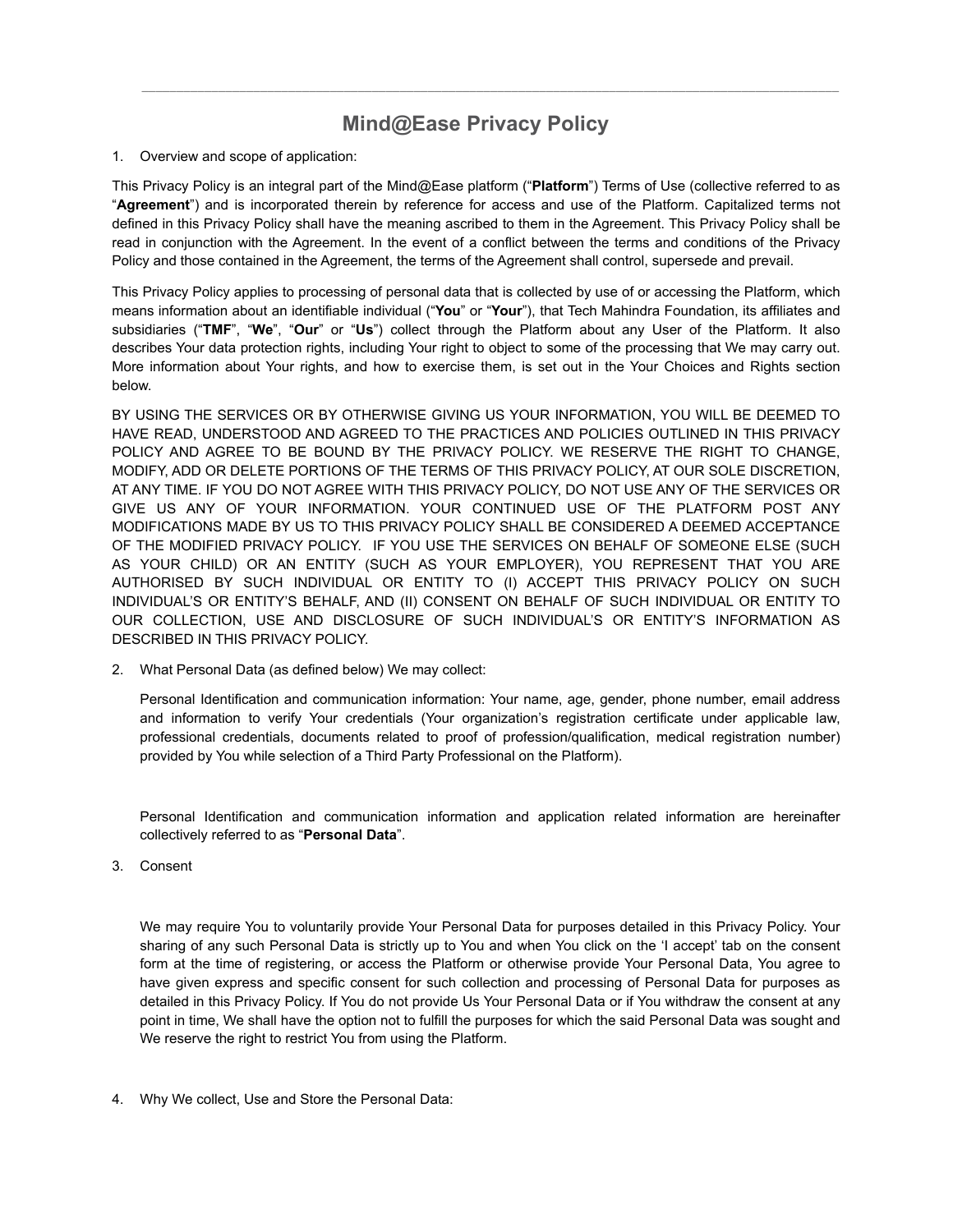a. Collection of Personal Data to fulfil objective of Platform

From time to time, We may request aforementioned Personal Data from You to process Your requests through Our Platform, provide effective Services, and to get valuable feedback from Your experience on Our Platform. In addition, We may also use Your Personal Data for other purposes in order to serve You better, such as informing You of new services, or alliances that could help You.

*\_\_\_\_\_\_\_\_\_\_\_\_\_\_\_\_\_\_\_\_\_\_\_\_\_\_\_\_\_\_\_\_\_\_\_\_\_\_\_\_\_\_\_\_\_\_\_\_\_\_\_\_\_\_\_\_\_\_\_\_\_\_\_\_\_\_\_\_\_\_\_\_\_\_\_\_\_\_\_\_\_\_\_\_\_\_\_\_\_\_\_\_\_\_\_\_\_\_\_\_* 

- b. Third parties may access Your Personal Data to provide appropriate Services to You, through the Platform.
- c. Collecting Personal Data for on-line surveys

At times, We conduct online surveys to better understand the needs and profile of Our visitors. When We conduct a survey, We will inform You about how We will use the Personal Data prior to Your taking the survey. If You do not want to participate in the survey, You may refrain from contributing to it at Your own discretion.

d. Collecting domain information

Our Platform may use a technology known as web beacons - sometimes called single-pixel gifs - that allow this Platform to collect web log information. A web beacon is a graphic on a web page or in an email message designed to track pages viewed or messages opened. Web log information is gathered when You visit one of Our Platform by the computer that hosts Our Platform (called a "webserver"). The webserver automatically recognizes some information, such as the date and time You visited Our Platform, the pages You visited, the website You came from (to the extent You have given Your consent), the type of browser You are using (e.g., Internet Explorer), the type of operating system You are using (e.g., Windows 10), and the domain name and address of Your Internet service provider. If You have given Your consent, We may also include web beacons in promotional email messages in order to determine whether messages have been opened.

e. Use of cookies

Our Platform does not use any cookies to track Your personal/non-personal data on the Platform. However, the website accessed by You through the Platform may/may not use cookies for tracking Your data. In all such cases, You shall refer to the cookies policy of Your accessed website, which do not fall under Our Platform's ambit and We shall not be made responsible for tracking any such data of Yours.

f. IP address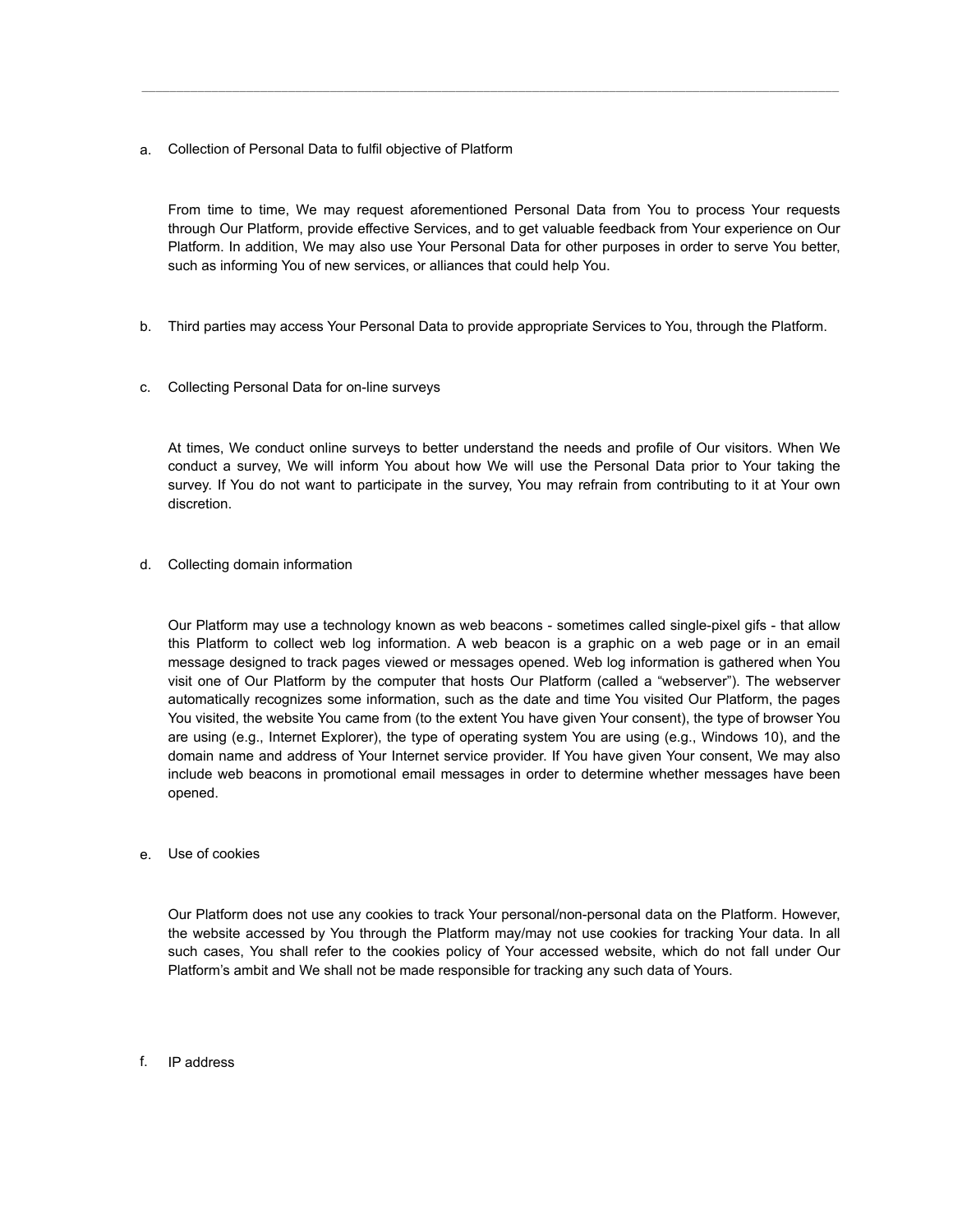Our Platform uses Internet Protocol (IP) Addresses. An IP Address is a number assigned to Your computer by Your Internet service provider so You can access the Internet. Generally, an IP address changes each time You connect to the Internet (it is a "dynamic" address). We use Your IP address to report aggregate information on use and to help improve the Platform.

*\_\_\_\_\_\_\_\_\_\_\_\_\_\_\_\_\_\_\_\_\_\_\_\_\_\_\_\_\_\_\_\_\_\_\_\_\_\_\_\_\_\_\_\_\_\_\_\_\_\_\_\_\_\_\_\_\_\_\_\_\_\_\_\_\_\_\_\_\_\_\_\_\_\_\_\_\_\_\_\_\_\_\_\_\_\_\_\_\_\_\_\_\_\_\_\_\_\_\_\_* 

- g. We may process Your Personal Data to contact You via phone, SMS, or email.
- 5. Where We store the Personal Data

The Personal Data You provide to Us via Our Platform is transferred to and stored on Our in-house secure database and is processed to support Your requests on the Platform. Our Platform and database are both hosted within India. The Personal Data, however, may be maintained or processed by staff operating outside India who work for one of Our suppliers.

A transfer of Your Personal Data may happen if any of Our servers are located in a country outside of India or one of Our service providers is located in a country outside of India. If We transfer or store the Personal Data outside India in this way, We will take steps with the aim of ensuring that Your privacy rights continue to be protected, as outlined in this Privacy Policy and in accordance with applicable data protection laws. You agree that You will Limit the use of this Platform to India only. We are not responsible if You avail any Services from outside India. You further, agree to indemnify Us against any losses or claims arising out of Your use of the Platform from outside India.

6. Processing purposes

We collect Personal Data to enable You to use the Platform and fulfil the purpose of the Platform. We have a legitimate interest in the provision of Our Platform and Services, in technical security, rectification of malfunctions as well as detection and tracking of unauthorized access or attempt of access.

7. Disclosure to third parties

To the extent permitted by law and to fulfill the purpose of this Platform, We may share Your Personal Data with agents, contractors or partners of TMF in connection with services that these individuals or entities perform for, or with, TMF, which shall ensure the same degree of data protection policies and procedures as stated in this Privacy Policy. These agents, contractors or partners are restricted from using this Personal Data in any way other than to provide services for TMF, or services for the collaboration in which they and TMF are engaged. We may, for example, provide Your Personal Data to agents, contractors or partners for hosting TMF databases, for data processing services, or so that they can mail You information that You requested. You may remove Yourself from any such list or notification at any time.

We reserve the right to share Your Personal Data to respond to duly authorized information requests of governmental authorities or where required by law. In exceptionally rare circumstances where national, state, or company security is at issue, We reserve the right to share Our entire database of visitors and customers with appropriate governmental authorities.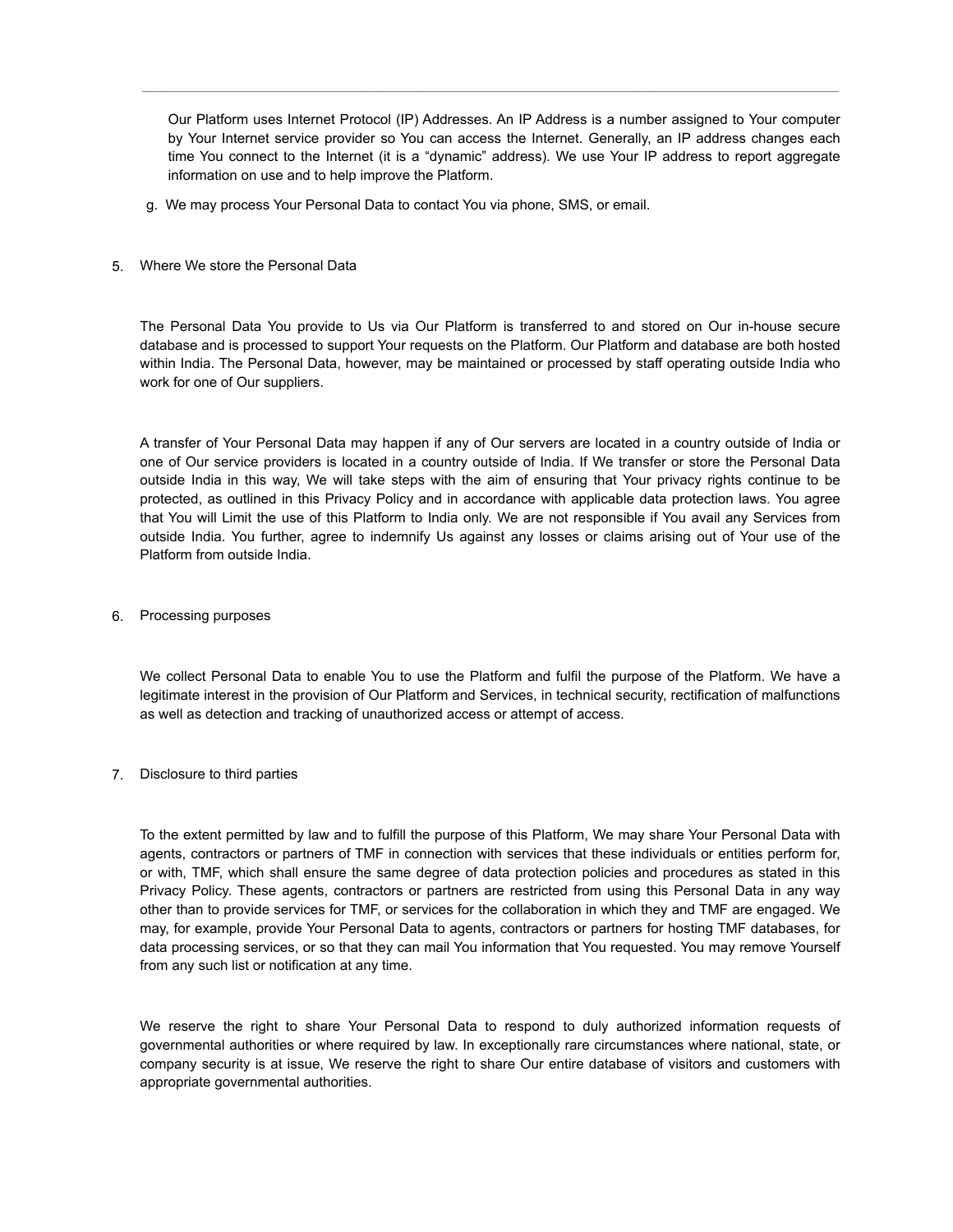We may also be required to disclose Your Personal Data in the event of a legal investigation or any such other process where We are required to do so by applicable law or where We have to establish Our legal rights or where disclosure is required to prevent or take action regarding illegal activities, suspected fraud, or situations involving potential threats to the physical safety of any person.

*\_\_\_\_\_\_\_\_\_\_\_\_\_\_\_\_\_\_\_\_\_\_\_\_\_\_\_\_\_\_\_\_\_\_\_\_\_\_\_\_\_\_\_\_\_\_\_\_\_\_\_\_\_\_\_\_\_\_\_\_\_\_\_\_\_\_\_\_\_\_\_\_\_\_\_\_\_\_\_\_\_\_\_\_\_\_\_\_\_\_\_\_\_\_\_\_\_\_\_\_* 

To the extent permitted by law, We may also provide Your Personal Data to a third party in connection with the sale, assignment, or other transfer of this Platform to which the information relates, in which case We will require any such buyer to agree to treat Your Personal Data in accordance with this Privacy Policy.

As a convenience to Our visitors, this Platform may contain links to a number of sites that We believe may offer useful information. The policies and procedures We described here may not apply to those sites. We suggest contacting those sites directly for information on their privacy, security, data collection, and distribution policies.

We will process, disclose or share Your Personal Data only if required to do so by law or in good faith belief that such action is necessary to comply with Our contractual obligations, legal requirements or legal process served on Us or the Platform.

You hereby authorize Us to exchange, transfer, share, part with all or any of Your Personal Data for abovementioned purposes.

8. Verification of Data:

To the extent permitted by law, it will be necessary for Us to verify the details You have supplied (e.g. Your identity, academic qualification, certifications under applicable law and professional credentials, etc.). Such verification could be done through third party service providers, who shall be bound by the obligation of confidentiality and data protection. You hereby give your express and specific consent to us to share your Personal Data with such third parties and to the processing of such Personal Data by such third parties.

9. Monitoring:

Where permitted by applicable law, We reserve the right to monitor, intercept, access and erase all information, material, data and communication (including emails, telephones conversations, and voicemail recording through the Platform).

10. How We share Your Personal Data:

We will share Your Personal Data with other TMF group entities or third party companies to the extent required for the smooth functioning of the Platform.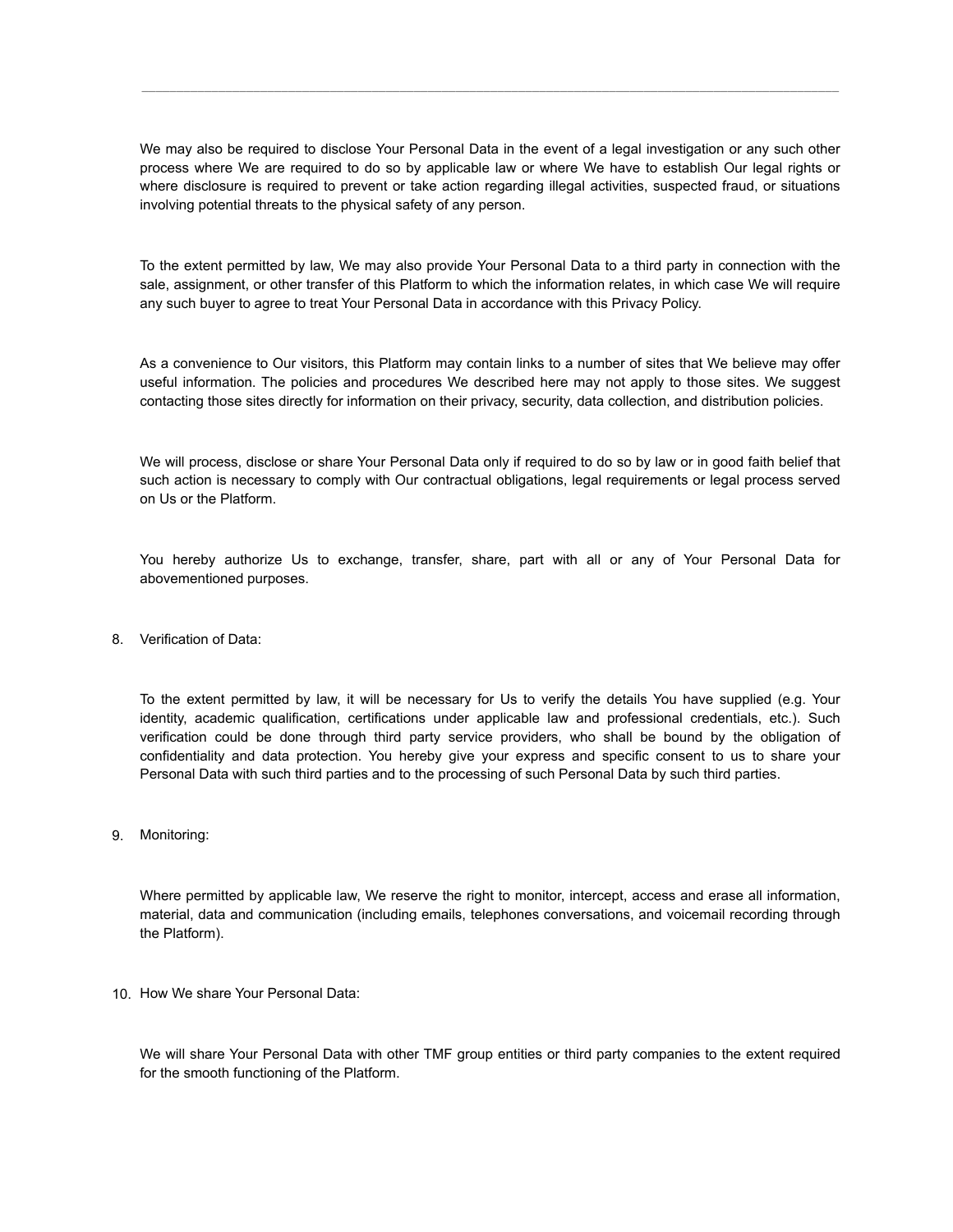In the event that a TMF business is sold or integrated with another business in total or in part, Your details may be disclosed to Our advisers, and prospective purchaser's advisers, and will be passed to the new owners of the business.

*\_\_\_\_\_\_\_\_\_\_\_\_\_\_\_\_\_\_\_\_\_\_\_\_\_\_\_\_\_\_\_\_\_\_\_\_\_\_\_\_\_\_\_\_\_\_\_\_\_\_\_\_\_\_\_\_\_\_\_\_\_\_\_\_\_\_\_\_\_\_\_\_\_\_\_\_\_\_\_\_\_\_\_\_\_\_\_\_\_\_\_\_\_\_\_\_\_\_\_\_* 

11. Your Choices and Rights:

You have the right to ask Us for copy of Your Personal Data; to correct, delete, or restrict processing of Your Personal Data; and to obtain the Personal Data You provide in a structured and machine readable format. In addition, You can object to the processing of Personal Data, in some circumstances (in particular, where We do not have to process the data to meet a contractual or legal requirement). Where We have asked for Your consent, You may withdraw consent at any time. If You asked to withdraw Your consent to Us processing Your data, this will not affect any processing which has already taken place at that time.

These rights may be limited, for example, if fulfilling Your request would reveal Personal Data of another person, or if You ask Us to delete information which We are required by law or have compelling legitimate interests to keep. If You have unresolved concerns, You have the right to complain to the data protection authority.

12. How long We retain Your Personal Data:

We will retain Your Personal Data only for as long as We need it for Our legitimate interest in accordance with applicable law, to fulfill Your registration and consultation process and to perform services as You have opted for, or to meet legal requirements, after which We will take steps to delete Your Personal Data or hold it in a form that no longer identifies You.

13. Security:

We take Our responsibilities to protect Your privacy very seriously. Technical safeguards, such as firewalls, antivirus software, and data encryption are used to help ensure that Your Personal Data is kept safe and only disclosed to people who are authorised to view it.

Where We are required to share Your Personal Data with third parties, We will take reasonable technical and organizational precautions to prevent the loss, misuse or alteration of Your Personal Data and We will try to ensure that We only share it in ways that are secure.

The transmission of information via the internet or email is not completely secure. Although We will do Our best to protect Your Personal Data, We cannot guarantee the security of data while You are transmitting it to Our Platform; any such transmission is at Your own risk. Once We have received Your Personal Data, We will use strict procedures and security features to try to prevent unauthorized access.